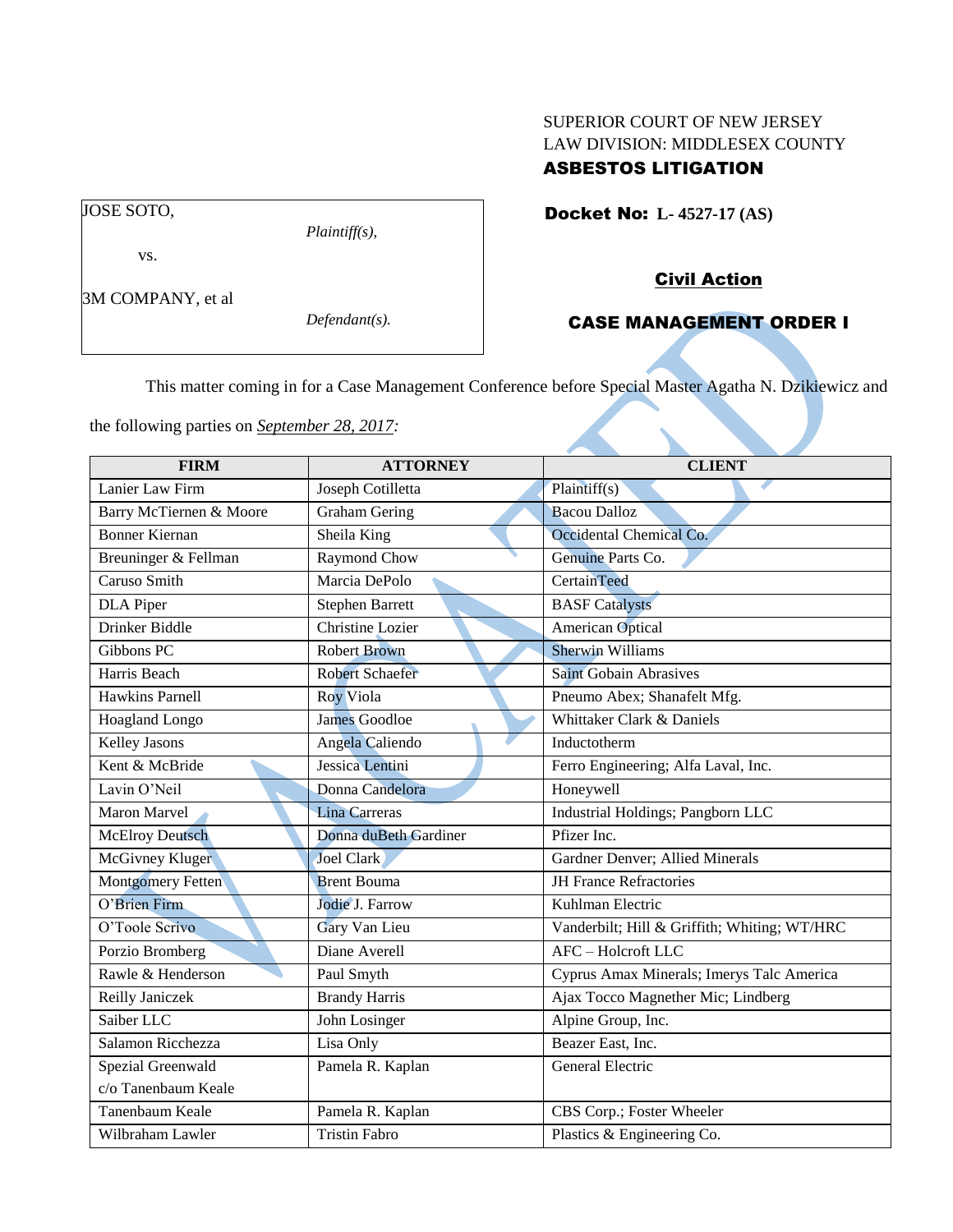IT IS on this **3 rd** day of **October , 2017**, *effective from the conference date;*

ORDERED as follows:

Counsel receiving this Order through computerized electronic medium (E-Mail) shall be deemed by the court to have received a copy of the filed original court document. Any document served pursuant to this Order shall be deemed to be served by mail pursuant to *R*.1:5-2.

Defense counsel shall notify plaintiff's counsel within thirty (30) days of the date of this Order if their client was incorrectly named in the Complaint. Counsel may be barred from raising this defense at a later time for failure to comply.

## **DISCOVERY**

| October 13, 2017        | Plaintiff shall serve answers to standard interrogatories.                                                                                                                                                  |
|-------------------------|-------------------------------------------------------------------------------------------------------------------------------------------------------------------------------------------------------------|
| October 27, 2017        | Defendants shall serve answers to standard interrogatories by this date.                                                                                                                                    |
| November 10, 2017       | Plaintiff shall propound supplemental interrogatories and document requests by this date.                                                                                                                   |
| December 11, 2017       | Defendants shall serve answers to supplemental interrogatories and document requests by this<br>date.                                                                                                       |
| November 10, 2017       | Defendants shall propound supplemental interrogatories and document requests by this date.                                                                                                                  |
| December 11, 2017       | Plaintiff shall serve answers to supplemental interrogatories and document requests by this<br>date.                                                                                                        |
| December 29, 2017       | Plaintiff depositions shall be concluded by this date. Plaintiff's counsel shall contact the<br>Special Master within one week of this deadline if plaintiff depositions are not completed by<br>this date. |
| February 28, 2018       | Fact discovery, including depositions, shall be completed by this date. Plaintiff's counsel shall<br>contact the Special Master within one week of this deadline if all fact discovery is not<br>completed. |
| February 28, 2018       | Depositions of corporate representatives shall be completed by this date.                                                                                                                                   |
| <b>EARLY SETTLEMENT</b> |                                                                                                                                                                                                             |
| May 18, 2018            | Settlement demands shall be served on all counsel and the Special Master by this date.                                                                                                                      |
|                         | SUMMARY JUDGMENT MOTION PRACTICE                                                                                                                                                                            |
| March 30, 2018          | Plaintiff's counsel shall advise, in writing, of intent not to oppose motions by this date.                                                                                                                 |
| April 13, 2018          | Summary judgment motions shall be filed no later than this date.                                                                                                                                            |
| May 11, 2018            | Last return date for summary judgment motions.                                                                                                                                                              |

 $\_$  ,  $\_$  ,  $\_$  ,  $\_$  ,  $\_$  ,  $\_$  ,  $\_$  ,  $\_$  ,  $\_$  ,  $\_$  ,  $\_$  ,  $\_$  ,  $\_$  ,  $\_$  ,  $\_$  ,  $\_$  ,  $\_$  ,  $\_$  ,  $\_$  ,  $\_$  ,  $\_$  ,  $\_$  ,  $\_$  ,  $\_$  ,  $\_$  ,  $\_$  ,  $\_$  ,  $\_$  ,  $\_$  ,  $\_$  ,  $\_$  ,  $\_$  ,  $\_$  ,  $\_$  ,  $\_$  ,  $\_$  ,  $\_$  ,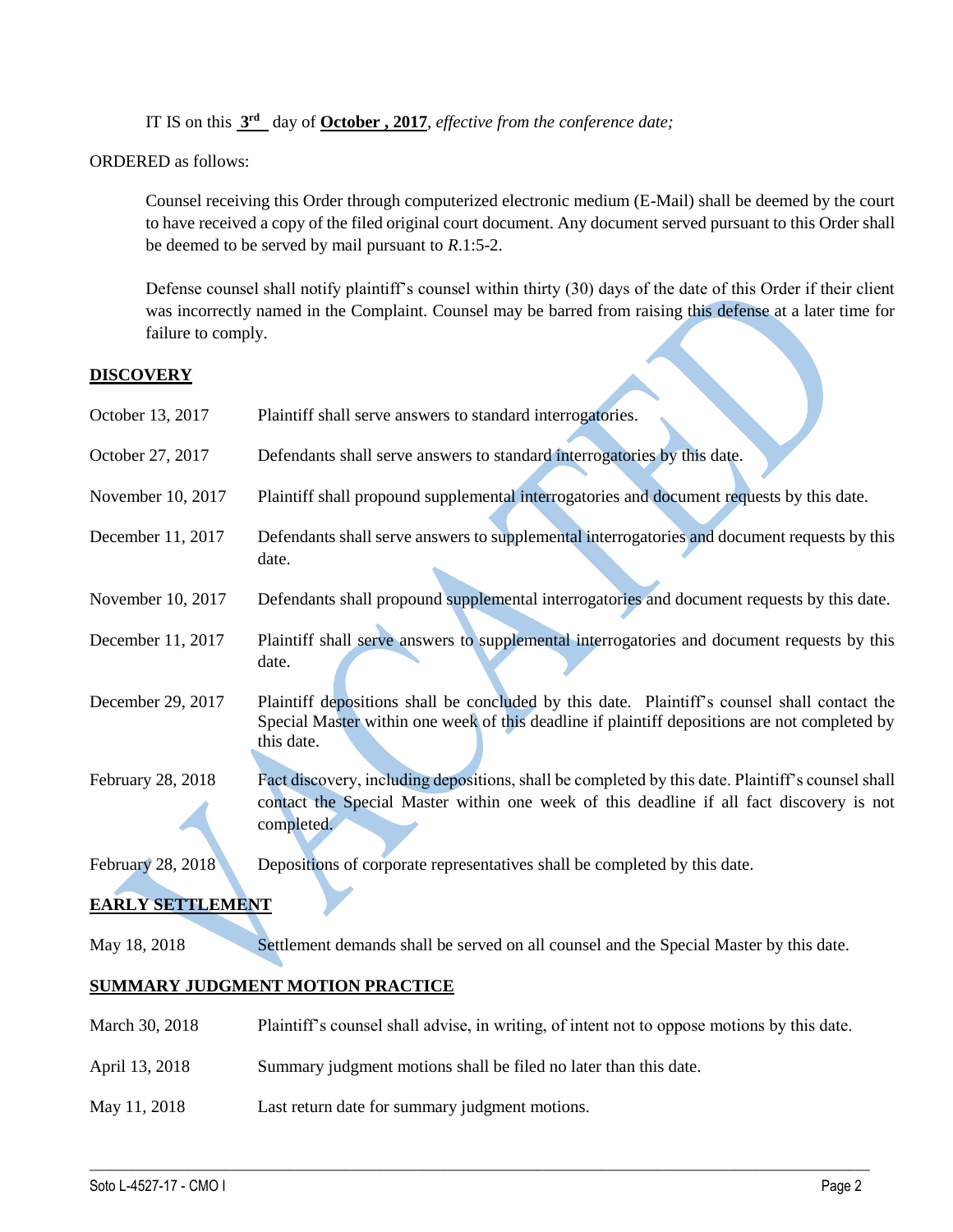#### **MEDICAL DEFENSE**

- October 13, 2017 Plaintiff shall serve executed medical authorizations (along with answers to interrogatories) by this date.
- October 13, 2017 Plaintiff shall serve a diagnostic medical report and any medical records in plaintiff's possession by this date.
- March 30, 2018 Plaintiff shall serve medical expert reports by this date.
- March 30, 2018 Upon request by defense counsel, plaintiff is to arrange for the transfer of pathology specimens and x-rays, if any, by this date.
- June 1, 2018 Defendants shall identify its medical experts and serve medical reports, if any, by this date. In addition, defendants shall notify plaintiff's counsel (as well as all counsel of record) of a joinder in an expert medical defense by this date.

#### **LIABILITY EXPERT REPORTS**

- March 30, 2018 Plaintiff shall identify its liability experts and serve liability expert reports or a certified expert statement by this date or waive any opportunity to rely on liability expert testimony.
- June 1, 2018 Defendants shall identify its liability experts and serve liability expert reports, if any, by this date or waive any opportunity to rely on liability expert testimony.

## **ECONOMIST EXPERT REPORTS**

March 30, 2018 Plaintiff shall identify its expert economists and serve expert economist report(s), if any, by this date or waive any opportunity to rely on economic expert testimony.

June 1, 2018 Defendants shall identify its expert economists and serve expert economist report(s), if any, by this date or waive any opportunity to rely on economic expert testimony.

### **EXPERT DEPOSITIONS**

June 25, 2018 Expert depositions shall be completed by this date. To the extent that plaintiff and defendant generic experts have been deposed before, the parties seeking that deposition in this case must file an application before the Special Master and demonstrate the necessity for that deposition. To the extent possible, documents requested in a deposition notice directed to an expert shall be produced three days in advance of the expert deposition. The expert shall not be required to produce documents that are readily accessible in the public domain.

#### **PRE-TRIAL AND TRIAL**

| June 14, 2018 $\omega$ 10:00am | Settlement conference. All defense counsel shall appear with authority to negotiate<br>settlement and have a representative authorized to negotiate settlement available by<br>phone. Any request to be excused from the settlement conference shall be made to the<br>Special Master no later than 4:00pm of the day prior to the conference. |
|--------------------------------|------------------------------------------------------------------------------------------------------------------------------------------------------------------------------------------------------------------------------------------------------------------------------------------------------------------------------------------------|
| July 13, 2018                  | Pretrial Information Exchange submissions due.                                                                                                                                                                                                                                                                                                 |